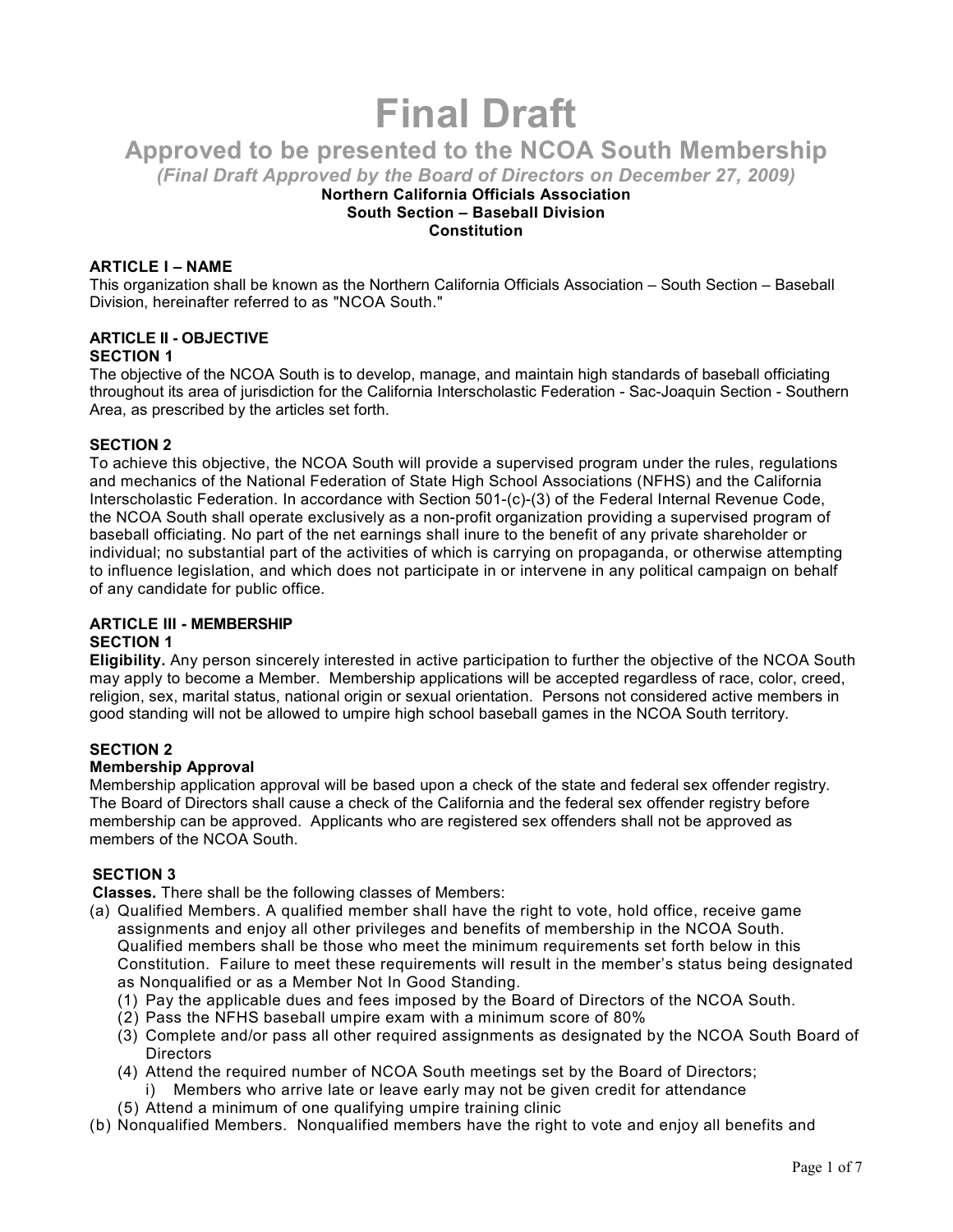privileges of membership in the NCOA South, but shall not receive game assignments. Members will be assigned the membership level of Nonqualified Member for the following causes:

- (1) A member who has not passed the NFHS baseball umpire exam with a minimum score of 80%
- (2) Fails to pass or complete other required assignments as designated by the NCOA South Board of **Directors**
- (3) Failure to attend the minimum number of membership meetings as designated by the NCOA South Board of Directors
	- i) If unable to attend one of the regularly scheduled meetings, the member may submit, in writing, to the Board of Directors via the Secretary of the NCOA South, a valid excuse prior to the meeting or clinic, which the Board shall vote to approve or not approve the excuse.
- (4) Failure to attend a minimum of one qualifying umpire training clinic.
- (c) Member Not In Good Standing. Members Not In Good Standing shall not participate in any game assignments or voting. Members will be assigned the membership level of Member Not In Good Standing for the following causes:
	- (1) Fails to pay NCOA South dues and fees by the prescribed date.
	- (2) Engages in conduct detrimental to the welfare, reputation and objective of the NCOA South.
- (c) Honorary Life Members. Any person may be approved as an Honorary Life Member by the unanimous vote of all Directors present at any duly held meeting of the Board of Directors but shall have no rights, duties or obligations in the management of the NCOA South. Honorary Lifetime Members shall be those who;
	- (1) Have been a qualified NCOA South member of twenty (20) years or more and are retired from the NCOA South. Any member may request and be granted life membership, which shall be honorary in nature. The Board of Directors may decide to grant life membership status to any retiring official having less than twenty (20) years of qualified membership if such member has rendered distinguished service to the NCOA South. A life member shall not hold office and shall not be eligible for game assignments, but shall have the right to vote and to otherwise enjoy the privileges and benefits of membership in the NCOA South without being required to pay dues.

# **SECTION 4**

**Membership versus Employment.** Members of the NCOA South are not employees of the NCOA South. All members are independent contractors per Section 3352, Subsection (n) of the Labor Code. As such;

- (a) Payroll withholding such as taxes and contributions are not taken out of officials' game fees
- (b) The IRS has specific regulations concerning this type of income and how to report it. Officials shall make certain that they comply with the IRS reporting requirements.
- (c) Officials are not eligible for worker's compensation or other employment benefits as an independent contractor when accepting assignments from NCOA South and/or its assignor.
- (d) All monies for assigned games come from a third party assignor not from the NCOA South.

# **SECTION 5**

# **Other Affiliations.**

- (a) Members shall not be required to be affiliated with another organization or group to qualify as members of the NCOA South.
- (b) Board of Director Members shall not be actively engaged in the promotion and/or operation of any other high school baseball umpire program that competes with the NCOA South.

## **SECTION 6**

**Discipline, Suspension or Termination.** Membership may be terminated by resignation or be terminated or suspended by action of the Board of Directors, as follows.

- (a) Any member may resign their membership at any time. The member shall submit their resignation in writing. In lieu of a written resignation, the secretary of the Board of Directors shall verify the resignation via other means such as email, telephone or personal contact.
- (b) All membership terminations must be reviewed and approved by the Board of Directors at a duly constituted Board meeting
- (c) Any complaint, violation of the NCOA South regulations, rules, policies, or ethics violations deemed by any Board member to have merit to warrant an investigation and subsequent action by the Board of Directors shall be brought to the attention to all Board Members. The Board of Directors shall decide if the issue warrants an investigation. If so;
	- (1) The Board of Directors shall appoint a Board of Directors member to conduct the investigation and present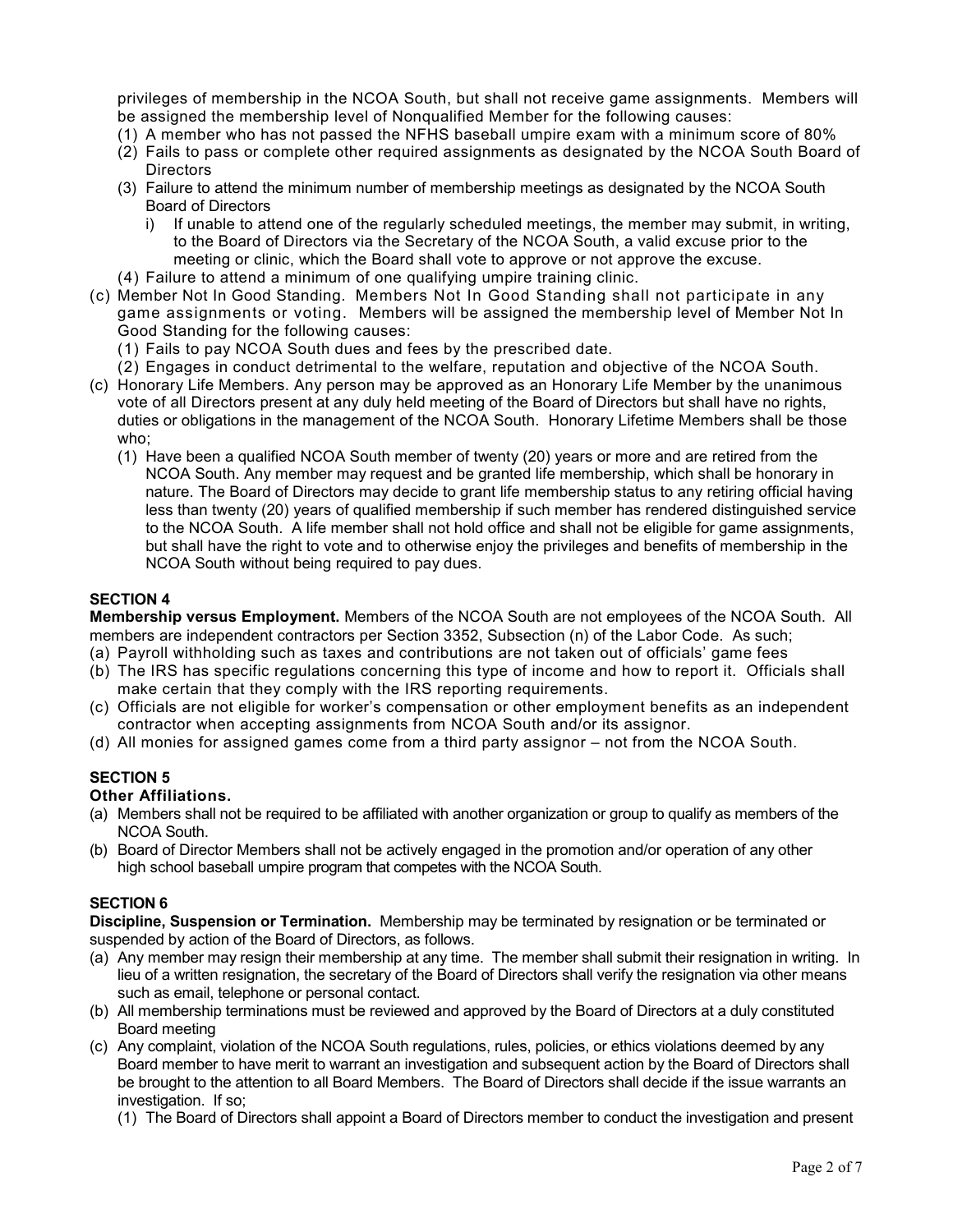the facts to the Board of Directors.

- i) If the investigation involves the President, the Vice President shall act in the place of the President for the purposes of Article 3, Section 6 of this constitution.
- (2) The investigating Board Member shall furnish, to the Board of Directors, a written report of the investigation.
- (3) Upon completion of the investigation, the Board of Directors shall decide to conduct a special meeting to review the issue or to table it until the next regularly scheduled Board of Directors meeting.
- (4) The Member involved shall be notified of such meeting, informed of the general nature of the charges and given an opportunity to appear at the meeting to answer such charges.
- (5) The Board of Directors, by a two-thirds (2/3) vote of those present at any duly constituted Board meeting, including a special Board meeting, shall have the authority to discipline, suspend or terminate the membership of any Member of any class, including Board of Director members, when the conduct of such person is considered detrimental to the best interests of the NCOA South.

## **ARTICLE IV - DUES FOR MEMBERS SECTION 1**

Dues for Regular Members may be fixed at such amounts as the Board of Directors shall determine for a particular fiscal year. This information shall be documented in the Annual By-laws.

## **SECTION 2**

Members who fail to pay their fixed dues by the second meeting of the NCOA South will be designated as a Member Not In Good Standing and will have all rights suspended as designated in this constitution – Article III, Section 3 (c). This deadline date shall be stated in the Annual Bylaws as designated by the Board of Directors.

# **ARTICLE V – NCOA SOUTH MEMBERSHIP MEETINGS**

#### **SECTION 1**

**Definition.** Membership Meetings are any meeting of the membership of the NCOA South. A minimum of four per year is required. Training clinics and classroom instructional meetings can be approved as membership meetings by the Board of Directors.

## **SECTION 2**

**Notice of Meeting.** Notice of each General Membership Meeting shall be delivered personally, electronically or by mail to each Member at the last recorded address at least 14 days in advance of the meeting, setting forth the place, time and purpose of the meeting.

## **SECTION 3**

**Quorum.** There shall be no designated quorum for General Membership meetings. Business can be conducted with all members present at the membership meeting and all decisions will be considered binding.

## **SECTION 4**

**Rules of Order for General Membership Meetings.** Robert's Rules of Order shall govern the proceedings of all General Membership Meetings.

## **SECTION 5**

**Voting.** Only Qualified, Honorary and Non-Qualified members shall be entitled to make motions and vote at Membership Meetings. However, the Board of Directors may invite, admit and recognize guests for presentations or comments during General Membership Meetings.

#### **SECTION 6**

**Absentee Ballot.** For the expressed purpose of accommodating a qualified voting member who cannot be in attendance at any meeting where a vote will take place, an absentee ballot may be requested and obtained from the Secretary of the Board of Directors. The absentee ballot shall be properly completed, signed and returned in a sealed envelope to the Secretary prior to the start of the meeting where the vote will take place. The secretary shall present all absentee ballots and cause them to be counted at the meeting.

## **SECTION 7**

## **Requirements at Annual Board of Directors Election Meeting.**

At the annual Board of Directors Election Meeting, the membership shall receive a report, verified by the President and Treasurer, or by a majority of the Directors, showing: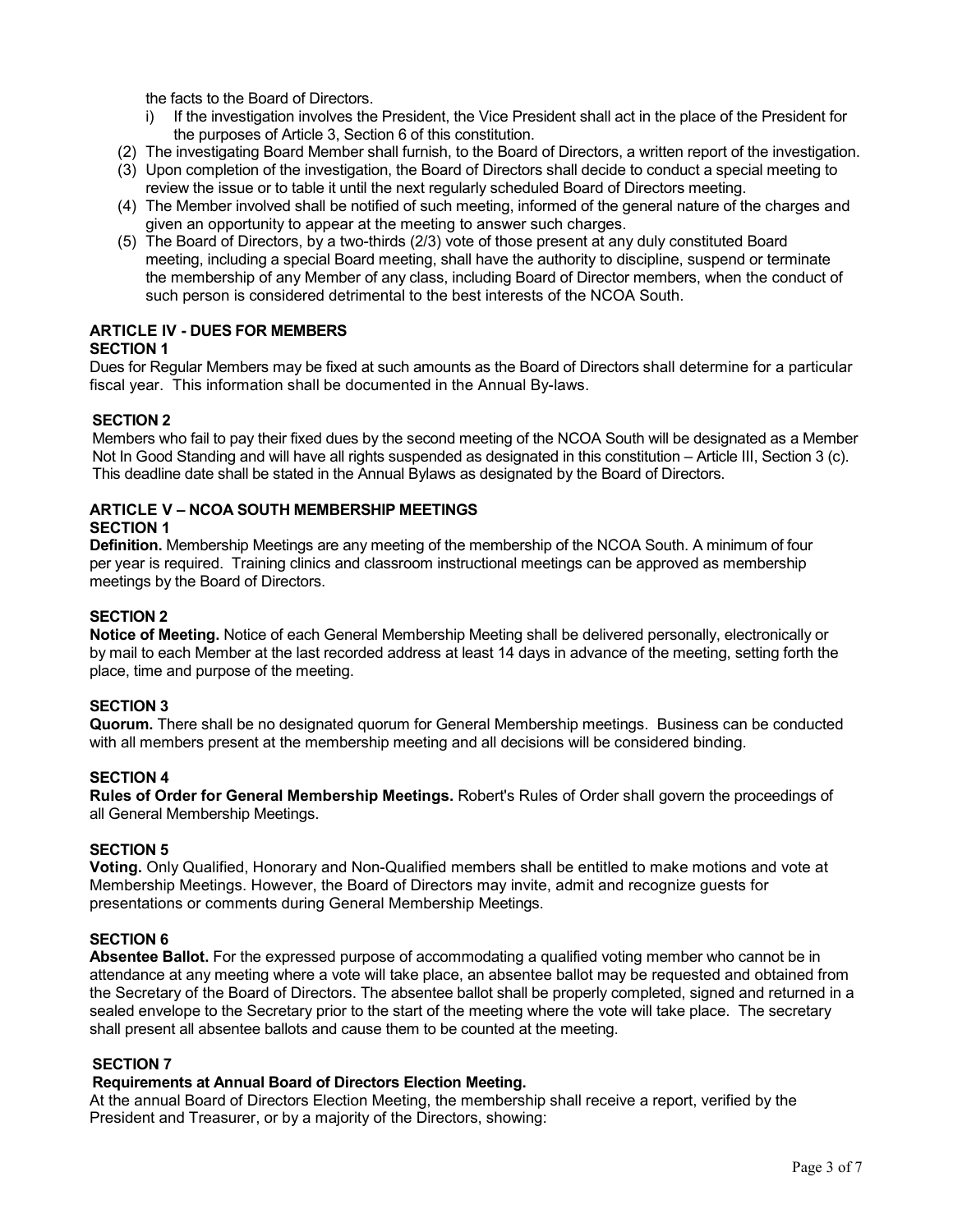- (a) A general summary of funds received and expended by the NCOA South for the previous year, the amount of funds currently in possession of the NCOA South, and the name of the financial institution in which such funds are maintained;
- (b) The names of the persons who have been admitted to regular membership in the NCOA South during such year.

# **ARTICLE VI – ANNUAL BOARD OF DIRECTORS ELECTIONS SECTION 1**

**Election Date.** The Annual Board of Directors Election Meeting shall be held during the last regularly scheduled classroom meeting of the NCOA South. This date shall be designated in the Annual Bylaws as approved by the Board of Directors.

# **SECTION 2**

## **Number of Directors.**

- (a) At the meeting prior to the Annual Board of Directors Election meeting, the members shall determine the number of Directors to be elected for the ensuing year and shall elect such number of Directors. The number of Directors elected shall be not less than six (6). If no motion is passed to change the number of members of the Board of Directors, that number shall remain the same as the previous year or until changed as specified in this constitution under Article VII, Section 2.
- (b) The Officers of the Board of Directors shall include, at a minimum, a President, a Vice President, Secretary/Treasurer, Rules/Instruction Chair, and a minimum of two At Large Members.

# **SECTION 2**

## **Election Committee, Duties and Process.**

- (a) The Secretary of the Board of Directors shall chair and direct the election process.
- (b) The election committee shall consist of the Secretary, one other Board Member as designated by the Board of Directors and one non-Board of Directors member, as selected by the membership.
- (c) One meeting prior to the meeting of the Election of the Board of Directors, the Secretary shall announce the upcoming election.
- (d) One meeting prior to the Election meeting, the Secretary shall call for nominations for all available positions.
	- (1) Nominations for the Board of Directors shall continue to be received and accepted by the election committee up to fourteen (14) days prior to the election. No nominations will be accepted after the fourteen (14) day cutoff, however this will not preclude any qualified member from being elected via writein vote.
- (e) Ten days prior to the election, the Secretary will create a ballot that shall list all candidates by position.
- (1) The Secretary shall also create one line under each position that shall allow for a write-in candidate. (f) Ten (10) days prior to the election date, the Secretary shall make absentee ballots available.
- (1) The Secretary is responsible for control of all absentee ballots and shall account for all such issued absentee ballots. Only one absentee ballot shall be issued per member request.
- (g) Prior to the voting portion of the Annual Election of the Board of Directors meeting, all candidates, who so desire, will be allowed to speak on their own behalf.
- (h) At the Annual Election of the Board of Directors meeting, the secretary shall distribute a ballot to all qualified members.
- (i) The Election Committee shall count the ballot votes and shall announce the winners of each position prior to the end of the Annual Election of the Board of Directors meeting.

# **SECTION 4**

# **Terms of Office.**

- (a) The Board of Directors shall assume the performance of its duties on July 1 of each year.
- (b) The Board's term of office shall be as follows:
	- (1) President  $-2$  years
	- (2) Vice President 2 years
	- (3) Secretary/Treasurer 4 years
	- (4) Rules/Instruction Chair 2 years
	- (5) Members at Large 2 years
- (c) For the purposes of elections only, the Board of Directors' At Large Member positions will be designated as At-Large (A) and At-Large (B).
- (d) The terms of the Board of Directors shall be staggered to offer some continuity to the Board of Directors.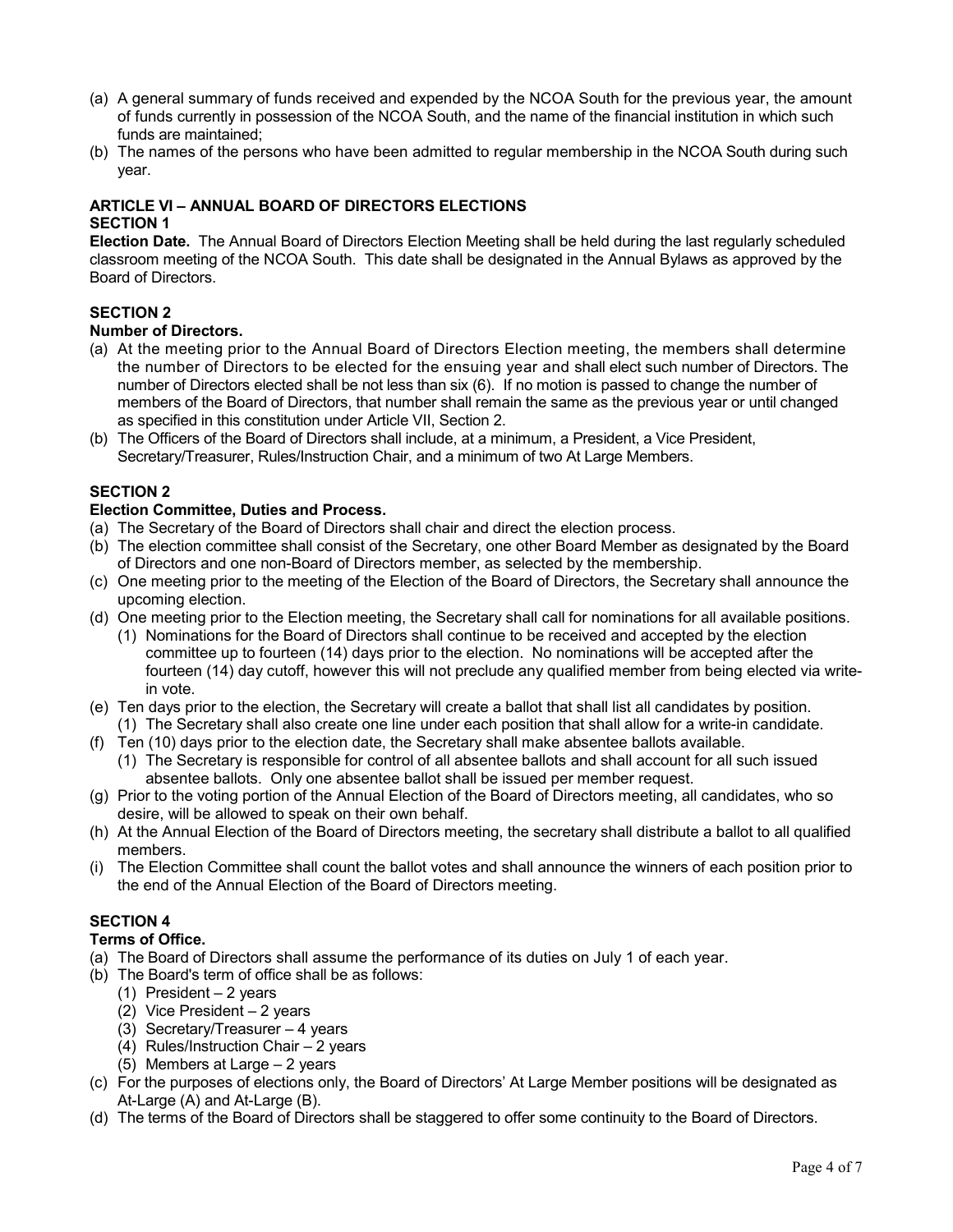- (1) The election of the President shall occur every odd year beginning in 2011.
- (2) The election of the Vice President shall occur every even year, beginning in 2010.
- (3) The election of the Secretary/Treasurer shall be every four years beginning in 2013.
- (4) The election of the Rules/Instruction Chairman shall be every two years beginning in 2010.
- (5) The election of Member At-Large (A) shall be every two years beginning in 2011.
- (6) The election of Member At Large (B) shall be every two years beginning in 2010.
- (e) Special transition terms for 2010 Election of the Board of Directors
	- (1) President There shall be no change to the President position, who was duly elected in 2009.
	- (2) Vice President The Vice President, who was elected to a two year term in 2009, shall only serve a term of one year and the position will be subject to the election process in 2010 and every two years **thereafter**
	- (3) Secretary/Treasurer There shall be no change to the Secretary/Treasurer position, who was duly elected in 2009 and will serve for a period of four (4) years.
	- (4) Rules/Instruction Chairman The Rules/Instruction Chairman, who was elected to a two year term in 2009, shall only serve a term of one year and the position will be subject to the election process in 2010 and every two years thereafter.
	- (5) For election purposes, Dave Auchard and Casey Den Ouden will be designated as At-Large Members (B) and those positions shall be subject to the election process in 2010 and every even year thereafter.
	- (6) For election purposes, William Soest and Don Precissi will be designated as At-Large Members (A) and those positions shall be subject to the election process in 2011 and every odd year thereafter.

# **ARTICLE VII - BOARD OF DIRECTORS**

## **SECTION 1**

Authority. The management of the property and affairs of NCOA South shall be vested in the Board of Directors.

## **SECTION 2**

Increase in number, The number of Board of Directors so fixed at the Annual Board of Directors Election Meeting may be increased at any General Membership Meeting or Special Meeting of the Members. If the number is increased, the additional Directors may be elected at the meeting at which the increase is voted, or at any subsequent General Membership Meeting. All elections of additional Directors shall be by majority vote of all qualified voting members present or represented by a properly executed and signed absentee ballot filed with the Secretary prior to the election meeting.

## **SECTION 3**

**Vacancies.** If any vacancy occurs in the Board of Directors, by death, resignation or otherwise, it may be filled by a majority vote of the remaining Directors at any regular Board meeting or at any Special Board Meeting called for that purpose.

# **SECTION 4**

**Board Meetings, Notice and Quorum.** Regular meetings of the Board of Directors shall be following July 1 on such days thereafter as shall be determined by the Board.

- (a) The President or the Secretary may, whenever they deem it advisable, or the Secretary shall at the request in writing of three (3) Directors, issue a call for a Special Board Meeting. In the case of Special Board Meetings, such notice shall include the purpose of the meeting and no matters not so stated may be acted upon at the meeting.
- (b) Notice of each Board meeting shall be given by the Secretary personally, electronically or by mail to each Director at least 3 days before the time appointed for the meeting to the last recorded address or email address of each Director. For special meetings, the secretary must confirm that each board member has received notification of the meeting.
- (c) Sixty percent (60%) of the members of the Board of Directors shall constitute a quorum for the transaction of business. If a quorum is not present, no business shall be conducted.
- (d) Only members of the Board of Directors may make motions and vote at meetings of the Board of Directors. However, the Board of Directors may invite, admit and recognize guests for presentations or comments during Board meetings.

# **SECTION 5**

**Duties and Powers.** The Board of Directors shall have the power to appoint such standing committees, as it shall determine appropriate and to delegate such powers to them as the Board shall deem advisable and which it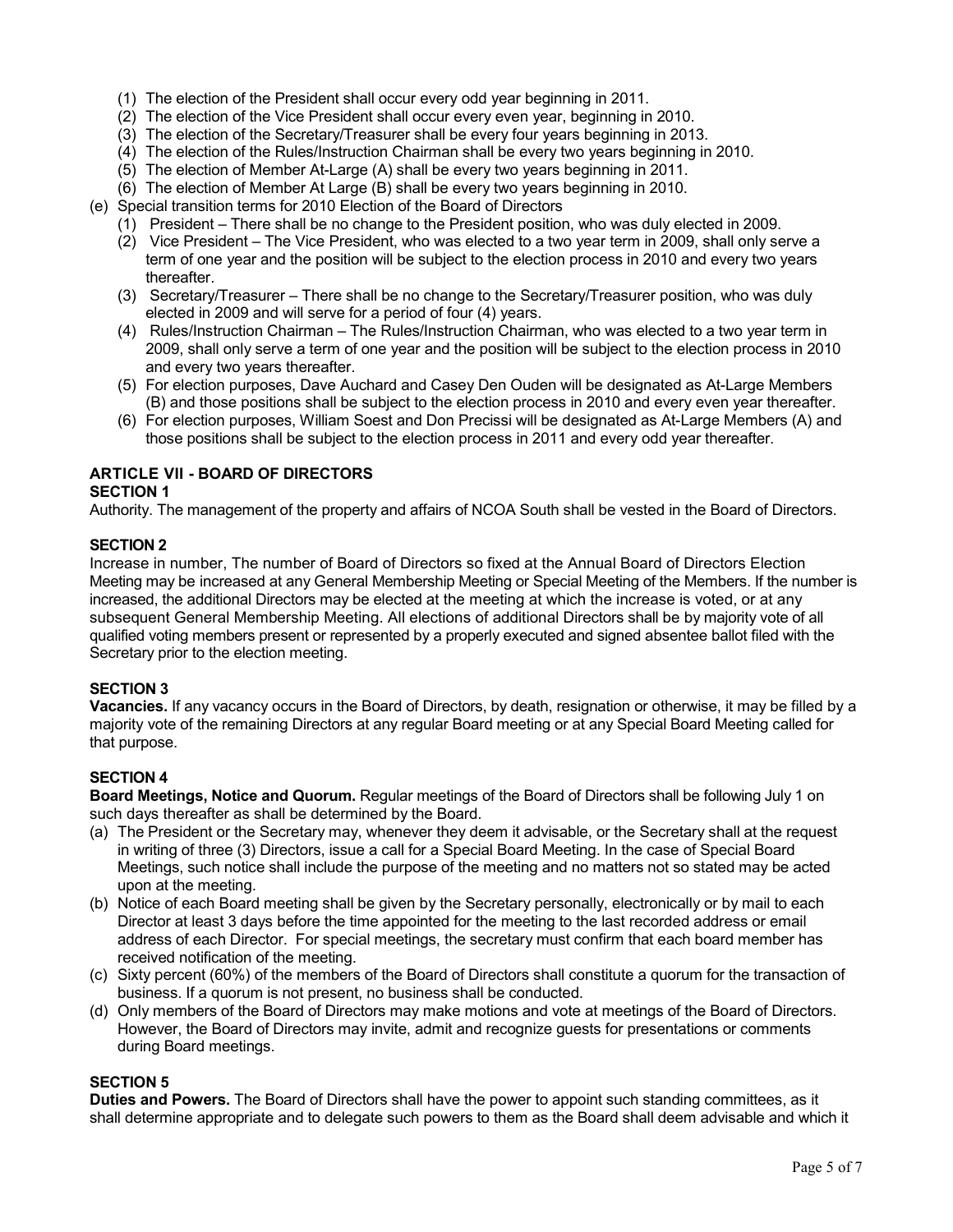## may properly delegate.

The Board may adopt such rules and regulations for the conduct of its meetings and the management of the NCOA South as it may deem proper, provided such rules and regulations do not conflict with this Constitution. The Board shall have the power by a two-thirds (2/3) vote of those present at any regular Board or Special Board Meeting to discipline, suspend or remove any Director or Officer or any member of the NCOA South in accordance with the procedure set forth in this constitution.

# **SECTION 6**

**Rules of Order for Board Meetings.** Robert's Rules of Order shall govern the proceedings of all Board of Directors meetings.

#### **ARTICLE VIII - DUTIES AND POWERS OF THE BOARD SECTION 1**

**Appointments.** The Board of Directors may appoint such other officers or agents as it may deem necessary or desirable and may prescribe the powers and duties of each. Appointed officers or agents shall have no vote on actions taken by the Board of Directors unless such individuals have been elected to the Board by the membership or have been elected to fill a vacancy on the Board.

# **SECTION 2**

**President.** The President shall:

- (a) Preside at all meetings of the members of the NCOA South and the Board of Directors.
- (b) Schedule meetings of the Board of Directors
- (c) Establish committees and their chairs, to further the purpose of the NCOA South, with the approval of the Board of Directors.
- (d) Supervise and oversee the affairs of the NCOA South and execute the will of the NCOA South.
- (e) Recommend a fair and equitable system of rating or grading member officials which, in order to be valid, must be approved by the Board of Directors.

# **SECTION 3**

**Vice President.** The Vice President shall:

- (a) Perform the duties of the President in the absence or disability of the President, provided he or she is authorized by the President or Board to so act. When so acting, the Vice President shall have all the powers of that office.
- (b) Perform such duties as from time to time may be assigned by the Board of Directors or by the President.
- (c) Perform the duties of the secretary when the secretary is absent or unavailable to conduct these duties.
- (d) Establish and maintain a program whereby liaisons are assigned to the leagues that the NCOA South officiates. The Vice president will chair this program and the program will be designed for communications with the leagues that the NCOA South officiates.

# **SECTION 4**

**Secretary/Treasurer**. The Secretary/Treasurer shall:

- (a) Be responsible for recording the minutes of the meetings of the Board of Directors, any special meetings and the Annual Board of Directors Election Meeting of the Members.
- (b) Keep a record of any business transacted by the NCOA South.
- (c) Give notice of all meetings of the Board of Directors, special meetings and meetings of the NCOA South.
- (d) Maintain a current roster listing all members, including honorary members. The list shall designate the current member status and shall contain all appropriate contact information for each member.
- (e) Maintain an updated list of officials' ratings and upon request, issue the rating to individual officials.
- (f) Chair the annual board of director's election process, which shall include the nomination process, vote counting and announcing the results of the election. The counting of votes must follow the guidelines set forth in this constitution.
- (g) Issue all correspondence and notices on behalf of the Board of Directors and the NCOA South.
- (h) Issue, to each member, a detailed explanation of the rating system. The rating system will be established and approved by the Board of Directors annually.
- (i) Shall forward all funds received on behalf of the NCOA South.
- (j) Shall request the expenditure of such funds for the benefit of the NCOA South as directed by the Board of Directors.
- (k) Account for all funds to the NCOA South no less than the first membership meeting of each year and at the